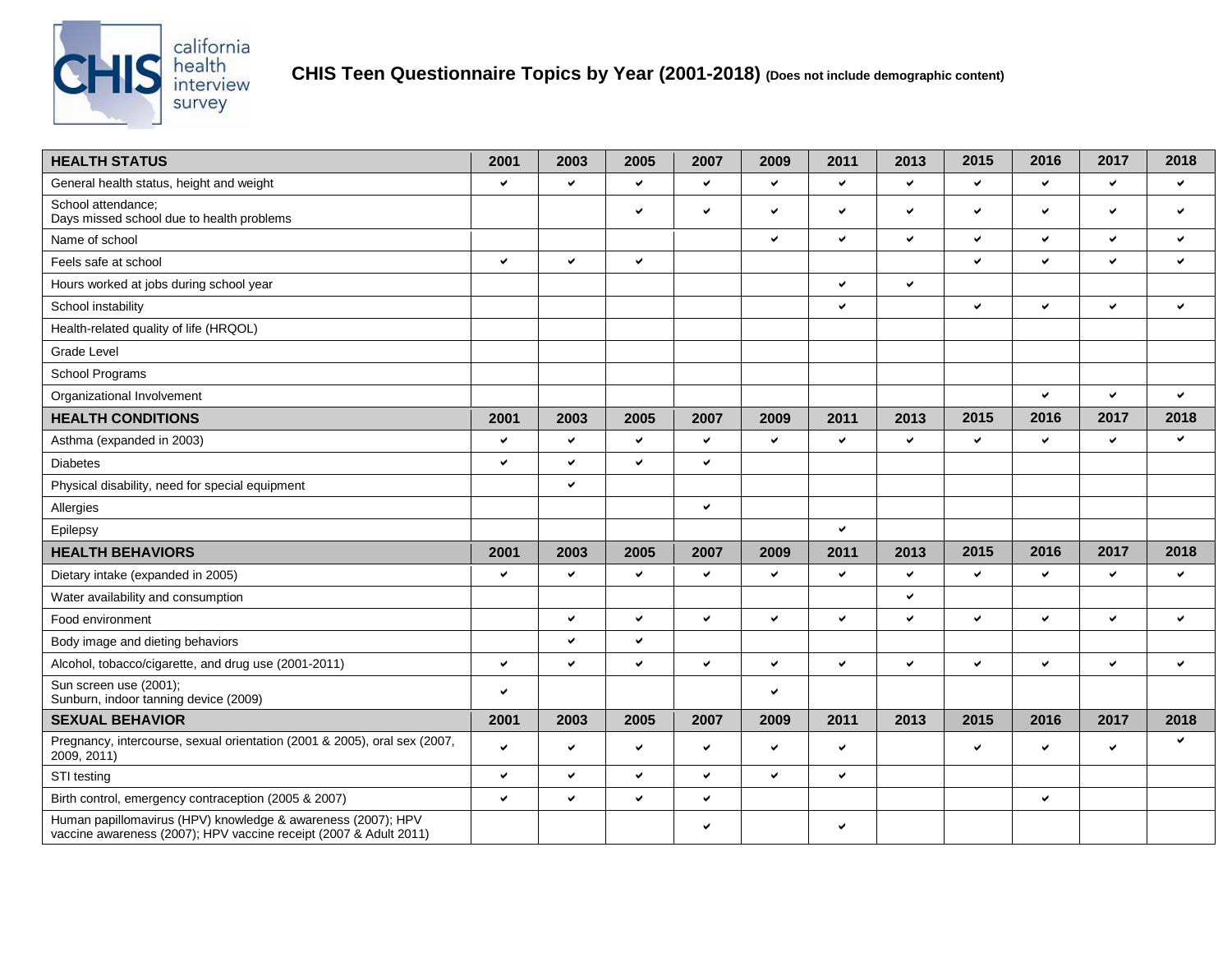| PHYSICAL ACTIVITY AND SEDENTARY BEHAVIOR                                                                                                              | 2001 | 2003         | 2005         | 2007         | 2009         | 2011         | 2013         | 2015         | 2016         | 2017         | 2018         |
|-------------------------------------------------------------------------------------------------------------------------------------------------------|------|--------------|--------------|--------------|--------------|--------------|--------------|--------------|--------------|--------------|--------------|
| PE, teams, classes                                                                                                                                    |      | ✓            | ✓            | $\checkmark$ | ✓            | v            | $\checkmark$ |              |              |              |              |
| Days past week physically active                                                                                                                      | ◡    | ✓            | $\checkmark$ | $\checkmark$ | $\checkmark$ | v            | ✓            | $\checkmark$ | ✓            | ✔            | $\checkmark$ |
| Walks/bikes/skateboards to and from school; walks from school (2011,<br>2013), bikes/skateboards from school (2011, 2013)                             |      |              | v            | $\checkmark$ | $\checkmark$ | $\checkmark$ | ✓            | ◡            | ✓            | ✓            | V            |
| Sedentary behavior: hours watching TV or playing video games, hours<br>playing on computer                                                            | ✓    |              | v            | $\checkmark$ | $\checkmark$ |              | $\checkmark$ | v            | ✓            | $\checkmark$ | ✓            |
| <b>INJURIES AND INJURY PREVENTION</b>                                                                                                                 | 2001 | 2003         | 2005         | 2007         | 2009         | 2011         | 2013         | 2015         | 2016         | 2017         | 2018         |
| Serious injury past 12 months, cause of injury, where injury occurred, injury<br>accidental or intentional, injury resulted in reduced activity level | ✓    | ✓            |              |              |              |              |              |              |              |              |              |
| Bike helmet use, car seat belt use, driving under influence                                                                                           | ◡    | $\checkmark$ |              |              |              |              |              |              |              |              |              |
| <b>HEALTH INSURANCE (ADULT)</b>                                                                                                                       | 2001 | 2003         | 2005         | 2007         | 2009         | 2011         | 2013         | 2015         | 2016         | 2017         | 2018         |
| Insurance coverage over past 12 months, current coverage, who pays for<br>it, reasons for lack of insurance                                           | ✓    | $\checkmark$ | ✔            | $\checkmark$ | $\checkmark$ | $\checkmark$ | $\checkmark$ | ✓            | ✔            | ✔            | $\checkmark$ |
| Name of health plan, characteristics and assessment of plan                                                                                           | ✓    | $\checkmark$ | ✓            | $\checkmark$ | $\checkmark$ | $\checkmark$ | $\checkmark$ | ✓            | ✓            | ✔            | $\checkmark$ |
| High deductible plans                                                                                                                                 |      |              |              |              | $\checkmark$ | $\checkmark$ | $\checkmark$ | U            | ✓            | v            | ◡            |
| <b>MENTAL HEALTH</b>                                                                                                                                  | 2001 | 2003         | 2005         | 2007         | 2009         | 2011         | 2013         | 2015         | 2016         | 2017         | 2018         |
| Mental health assessment (CES-Q, Kessler 6)                                                                                                           | ✓    | $\checkmark$ | ✓            | $\checkmark$ | $\checkmark$ | $\checkmark$ | $\checkmark$ | ✓            | ✓            | ✓            | $\checkmark$ |
| Emotional or psychological counseling                                                                                                                 | ✓    | ✓            | ✓            | $\checkmark$ | $\checkmark$ | $\checkmark$ | $\checkmark$ | ✓            | ✓            | ✓            | $\checkmark$ |
| Suicide ideation and attempts                                                                                                                         |      |              |              |              |              | $\checkmark$ | $\checkmark$ | $\checkmark$ | ✓            | v            | ◡            |
| <b>HEALTH CARE ACCESS AND UTILIZATION</b>                                                                                                             | 2001 | 2003         | 2005         | 2007         | 2009         | 2011         | 2013         | 2015         | 2016         | 2017         | 2018         |
| Usual source of care, visits to medical doctor, check-up past 12 months,<br>ER visits, reason for visit (2001)                                        |      | $\checkmark$ | $\checkmark$ | $\checkmark$ | ✓            | $\checkmark$ | $\checkmark$ | U            | ✓            | ✓            | $\checkmark$ |
| Hospitalizations                                                                                                                                      | ✓    |              |              | $\checkmark$ | $\checkmark$ | $\checkmark$ | $\checkmark$ | ◡            | ✓            | ✓            | $\checkmark$ |
| Delayed/foregone care, reasons for delayed/foregone care                                                                                              | ✓    | $\checkmark$ | ✓            | $\checkmark$ | $\checkmark$ | $\checkmark$ | ✓            | ✓            | ✓            | ✔            | ✓            |
| Visited another country for medical care past 12 months                                                                                               | ✓    |              |              |              |              |              |              |              |              |              |              |
| Communication problem with doctor (language or literacy)                                                                                              |      | ✓            | $\checkmark$ | $\checkmark$ |              |              |              |              |              |              |              |
| Discrimination receiving health care                                                                                                                  | ✓    | $\checkmark$ |              |              |              |              |              |              |              |              |              |
| Flu shot past 12 months                                                                                                                               |      |              | ✓            | $\checkmark$ |              |              | $\checkmark$ | u            | ✓            |              |              |
| Recall of provider advice                                                                                                                             | ✓    | ✓            | v            | $\checkmark$ | $\checkmark$ | $\checkmark$ | ✓            | ✓            | $\checkmark$ |              |              |
| Ability of teen to contact provider on own                                                                                                            | ✓    | $\checkmark$ | ✓            | $\checkmark$ |              |              |              |              |              |              |              |
| Medical Home:<br>Personal doctor<br>Patient-centered care<br>Timely appointments (2011, 2013)<br>Care coordination<br>$\mathbf{r}$                    |      |              |              |              |              |              | ✓            | ◡            | ◡            |              |              |